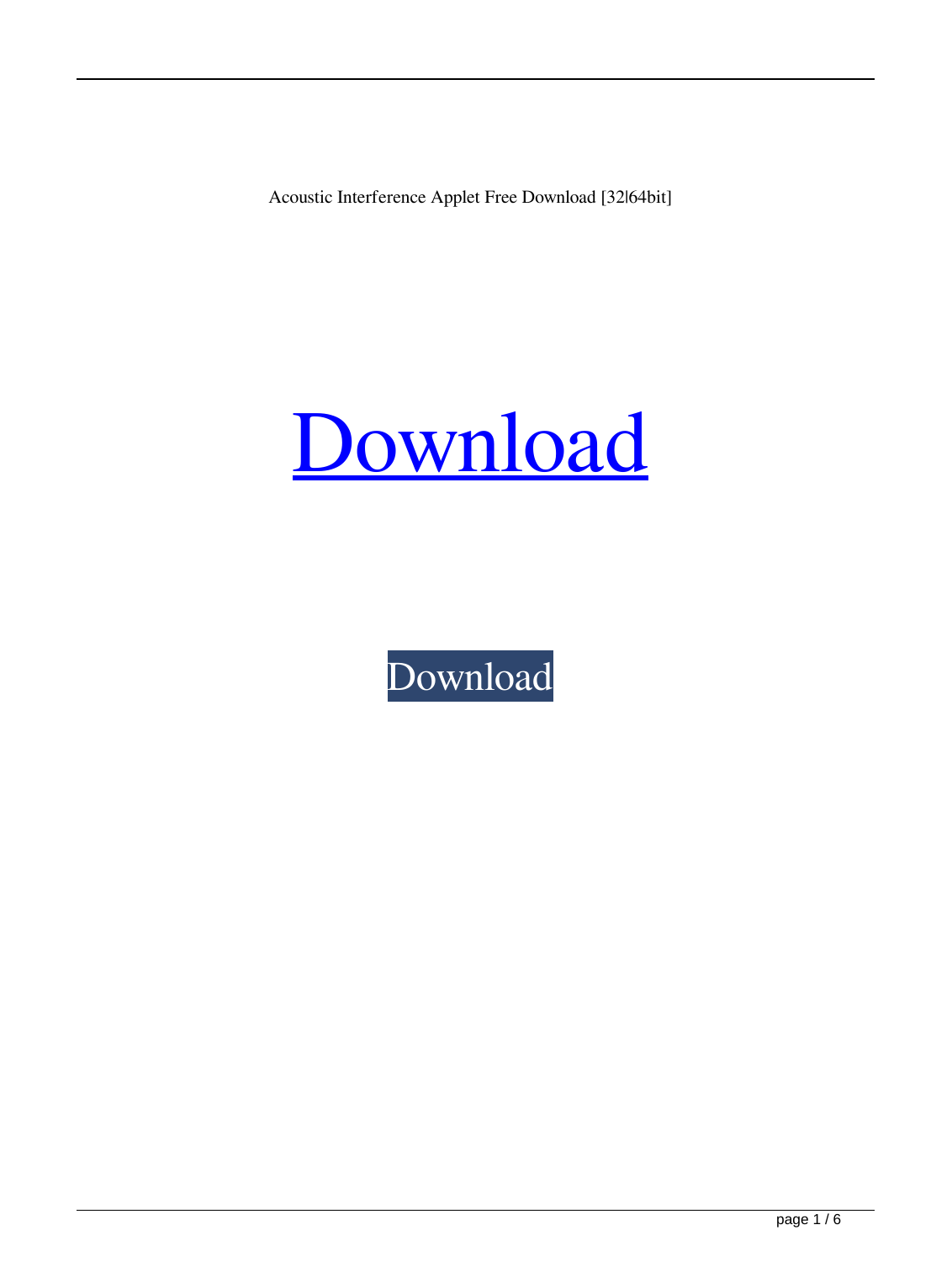# **Acoustic Interference Applet [32|64bit]**

Acoustic Interference Applet demonstrates interference between two sources of sound waves. Measure or estimate the distance between your speakers and set the Speaker Separation slider accordingly. (Uncheck the Metric Units checkbox if you want.) Then turn on the Sound checkbox. The applet will play a sine wave out of both speakers, which will create an interference pattern hopefully quite similar to the one shown. The speakers are shown as blue dots. Plug one ear and move your head around the room (at speaker level) to see if you can pick up the variations in sound intensity. They should roughly match the interference pattern, although there may be many differences because of reflections off walls and objects; also this applet uses a simplistic point source model for the speakers, which will not match reality very well. If you have a stereo sound card, then check the Stereo checkbox. You can use the Balance slider to verify that the stereo is working. With stereo turned on, you can adjust the relative phase of the two speakers. By default, the speakers are 180 degrees out of phase, so the sound intensity will be low right between them. Note that if you have a subwoofer, then low frequencies will be coming out of the subwoofer rather than the main speakers, so the interference pattern won't match your experience. You can measure distances on the view by clicking the mouse and dragging. You can also view the interference pattern between one speaker and a wall by setting the Speaker Separation to twice the distance between the speaker and the wall. Uncheck the Stereo checkbox or set the Phase Difference to zero. Imagine the wall being drawn vertically down the middle of the screen. It is also interesting to move the speakers right next to each other and then set the phase difference to 180 degrees. Take Acoustic Interference Applet for a test drive to see what it's really capable of! Acoustic Interference Applet Description: Acoustic Interference Applet demonstrates interference between two sources of sound waves. Measure or estimate the distance between your speakers and set the Speaker Separation slider accordingly. (Uncheck the Metric Units checkbox if you want.) Then turn on the Sound checkbox. The applet will play a sine wave out of both speakers, which will create an interference pattern hopefully quite similar to the one shown. The speakers are shown as blue dots. Plug one ear and move your head around the room (at speaker level) to see if

### **Acoustic Interference Applet Crack + Activator Free**

The MACRO key records the keystroke (such as a drum, pitch, or synthesizer). The keystroke is stored as an uncompressed wave file (WAV) and played back when the keystroke is pressed again. To clear the keystroke, press and hold down the key. In the example below, the keystroke will be recorded on the key 'b' and later the applet will play the note (when the keystroke is pressed) a second time. In the second example, the applet will play back the keystroke that was recorded. Macro recordings in this example are saved in the WAV file "macro\_keystroke.wav". To hear the keystroke play back, double click the keystroke with the mouse. If you have problems understanding the web page or have questions, feel free to contact us. If you like the Acoustic Interference Applet, please consider a donation to the KDE Community by clicking the Donate button below.Q: Error after running Job\_Error in Hadoop cluster After running job\_Error in Hadoop cluster, I am getting the error "jobId : 24, TaskId : 10". But if i see the logs in job\_Output directory, then job was executed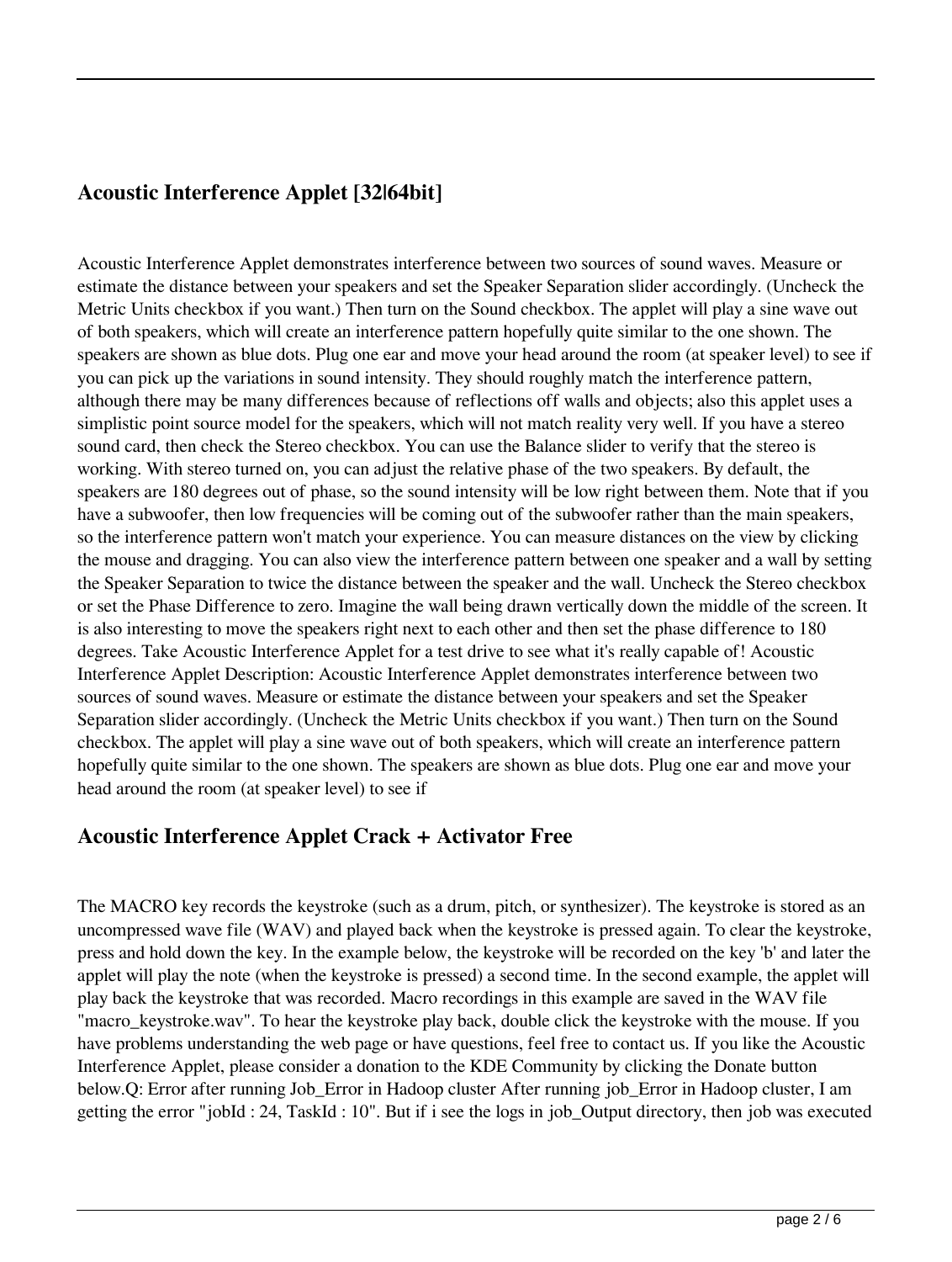successfully. Can anybody give an idea, How to find the error related to this. Thanks in advance. A: jobId and taskId are set in JobConf. See taskId is added to taskFiles by Ongar Hydroelectric Station Ongar Hydroelectric Station is a hydroelectric power station on the Ongar River in the Sydney Basin, in New South Wales, Australia. History Construction of the Ongar Hydroelectric Station commenced in December 1917, and was completed in April 1920. The power station was originally designed to be self-contained, having a generating capacity of of electricity. The plant was damaged in the 1999 Hunter 81e310abbf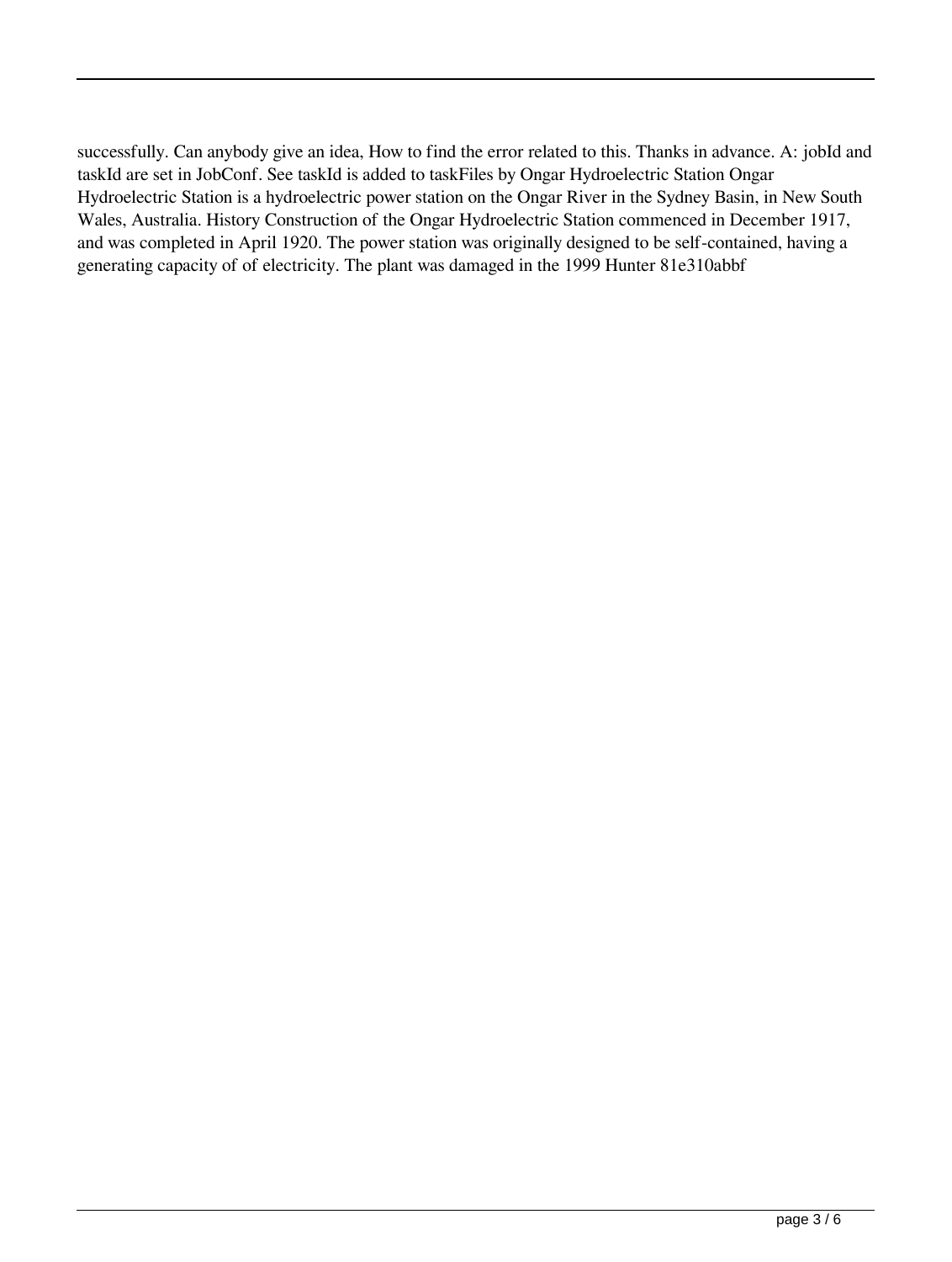### **Acoustic Interference Applet Serial Number Full Torrent**

Show full description... Acoustic Interference Applet demonstrates interference between two sources of sound waves. Measure or estimate the distance between your speakers and set the Speaker Separation slider accordingly. (Uncheck the Metric Units checkbox if you want.) Then turn on the Sound checkbox. The applet will play a sine wave out of both speakers, which will create an interference pattern hopefully quite similar to the one shown. The speakers are shown as blue dots. Plug one ear and move your head around the room (at speaker level) to see if you can pick up the variations in sound intensity. They should roughly match the interference pattern, although there may be many differences because of reflections off walls and objects; also this applet uses a simplistic point source model for the speakers, which will not match reality very well. If you have a stereo sound card, then check the Stereo checkbox. You can use the Balance slider to verify that the stereo is working. With stereo turned on, you can adjust the relative phase of the two speakers. By default, the speakers are 180 degrees out of phase, so the sound intensity will be low right between them. Note that if you have a subwoofer, then low frequencies will be coming out of the subwoofer rather than the main speakers, so the interference pattern won't match your experience. You can measure distances on the view by clicking the mouse and dragging. You can also view the interference pattern between one speaker and a wall by setting the Speaker Separation to twice the distance between the speaker and the wall. Uncheck the Stereo checkbox or set the Phase Difference to zero. Imagine the wall being drawn vertically down the middle of the screen. It is also interesting to move the speakers right next to each other and then set the phase difference to 180 degrees. Take Acoustic Interference Applet for a test drive to see what it's really capable of! Share this comment Link to comment Share on other sites Croutons 3,926 Croutons 3,926 Acoustic Interference Applet Demonstrates Interference Between Two Sources Of Sound Waves Show full description... Acoustic Interference Applet Demonstrates Interference Between Two Sources Of Sound Waves If you're looking for a demo of sound interference, this is it. It's easy to use, but its main

#### **What's New In?**

Acoustic Interference Applet is a virtual microphone which displays interference between two sources of sound. It can be used to measure the distance between your speakers and set the Speaker Separation accordingly. You can also use it to measure the distance to a wall, which in turn sets the Speaker Separation accordingly. Version 1.3.1 Fixed a bug where the applet failed to start. Version 1.3.0 Added the capability of producing a peak meter. With this the applet will continue to play the sine waves out of the speakers as long as the peaks are greater than a certain threshold. This allows you to see the location of the peaks and the frequencies they correspond to. Version 1.2.0 Added metric and imperial units support. Version 1.1.0 Added "Reset" button. Version 1.0.1 Added the ability to change the phase difference between the speakers. Removed the ability to re-arrange the sub-components of the main configuration window. Added the ability to specify the frequency and the level of the sine wave. Version 1.0.0 Initial release  $(n*n**0*n*n*n)*(-40))**(2/39)$  assuming n is positive.  $n**(-1520/273)$  Simplify  $(0^{**}(-1/7))^{**}(-3/2)^{*}0/(0^{**}7/0)^{*}0^{**}(1/6)$  assuming o is positive.  $0^{**}(-53/21)$  Simplify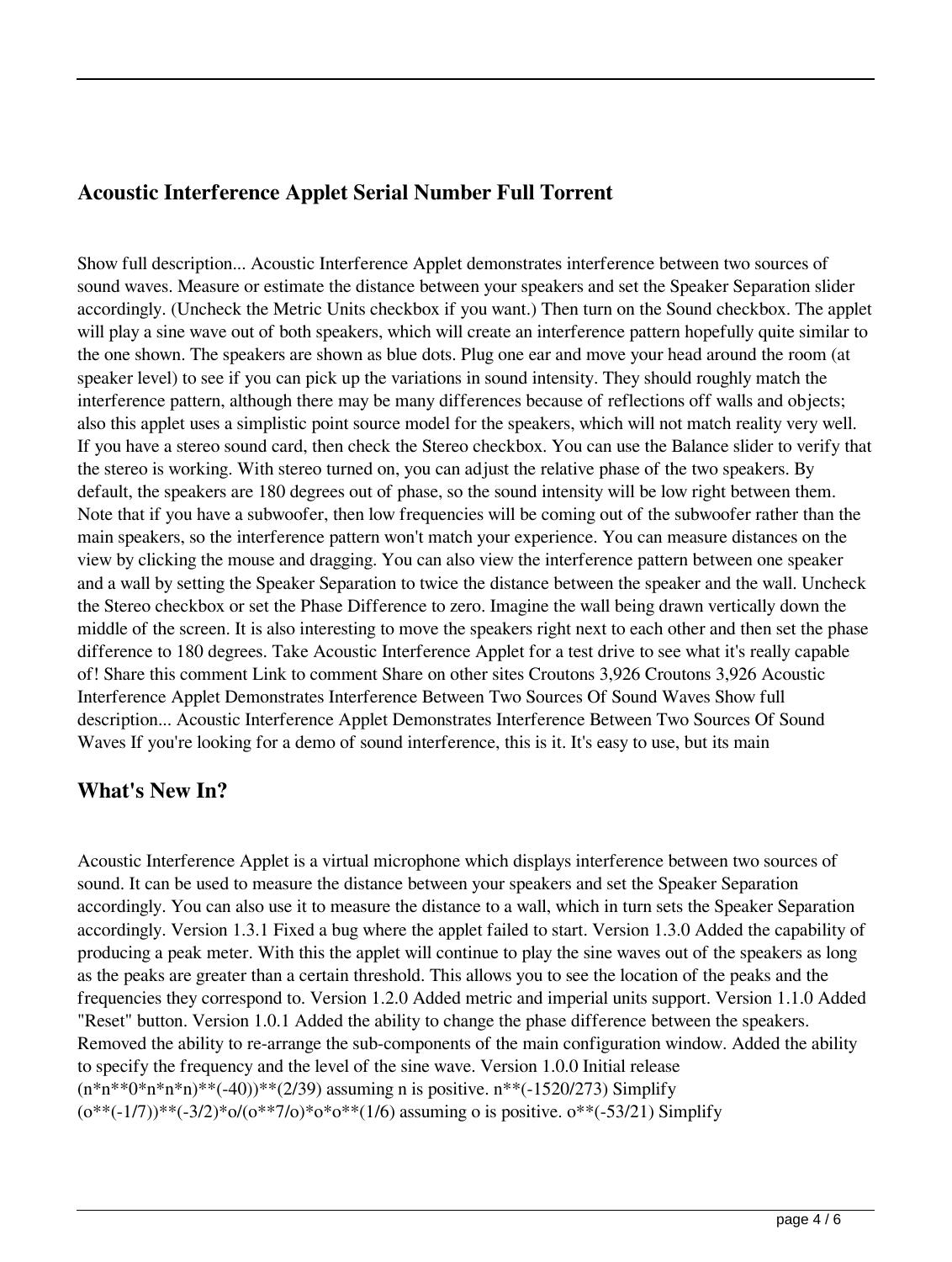```
(h/(h*h**6*h*h))**(-11/5)*(h/h**(1/8))**(2/5) assuming h is positive. h**(399/20) Simplify
(h*h/h**(6/11))**(-6/13)/(h**(4/5)/(h/h**(-1/14))) assuming h is positive. h**(-1863/10010) Simplify
((r*r**(-1/5))/r*r)**(4/9)*r**(1/10)/(r*r**(-5/8)) assuming r is positive. r**(47/360) Simplify
(q^{**}(-2/5))^{**}(-2/21)^*q^{**}(-8)^*q^{**}(-5/8) assuming q is positive. q^{**}(-6281/840) Simplify
t^{**}(3/4)/(t^{**}(-15/2)/t)*t^{**}(10/9)*t^{**}(-1/25) assuming t is positive. t^{**}(6983/900) Sim
```